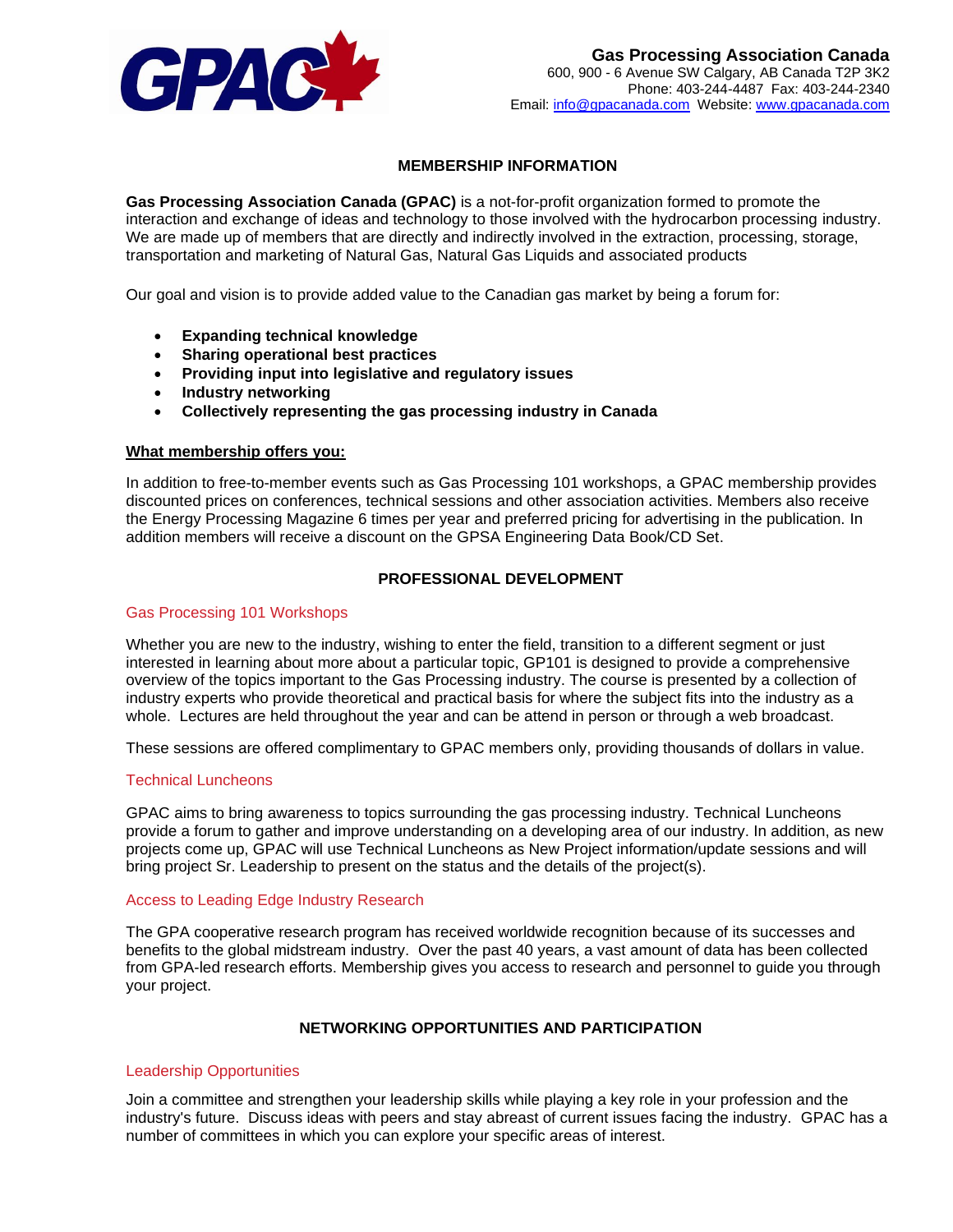

## Mentorship Opportunity

Alumni of the CGPA, CGPSA and GPAC organization, who also make up a portion of the membership, provide advice and guidance to directors and members and maintain contact with all interested past members. This group has a minimum of 20 years related industry experience which provides valuable input and mentorship opportunity for 'newbies' in the industry.

### Networking Opportunity

From golf to curling to meeting new industry people at one of our sessions, GPAC offers a great opportunity for industry professionals to expand their network.

## **INDUSTRY RECOGNITION**

### Corporate Development

## **Facility Owner/Operator Benefits**

- Greatly enhances the sharing of operational information with other local processors, providing the potential for more reliable and economical operations.
- Facilitates the sharing of safety information thereby providing for a safer industry.
- Offers a vehicle for the sharing of environmental information, thereby providing a way to protect the environment and avoid penalties for non-compliance.
- Concentrated contacts with suppliers, saving the time of seeing them individually at various times and various places.
- Opportunities to meet new people from different companies will allow you to get to know your counterparts on a more personal basis.
- Enhances the opportunity of making contacts to facilitate on-going negotiations or future deals.

### **Service Provider and Supplier Benefits**

- From a new business to a product launch, GPAC offers the perfect platform to get your message heard. Yearly, over 1000 industry professionals participate in GPAC's events so you are sure to get your message heard.
- Unique access to operating decision makers, enhancing their use of time because they are able to contact many decision makers at a single function.
- Suppliers stay in touch with what is happening in their area and the industry.

#### Awards

The GPAC Awards Program meets an obligation to support the development of the gas producing and processing industry. These awards are tangible, public evidence of appreciation by the industry, the association and industry colleagues to those individuals who have contributed significantly to the advancement and development of the light hydrocarbons industry.

#### Scholarships/Bursaries

The Gas Processing Association of Canada (GPAC) is proud to provide funding to our future leaders. Since 2007, GPAC has made awards, scholarships and bursaries available to deserving students enrolled at SAIT, NAIT, the University of Alberta and the University of Calgary.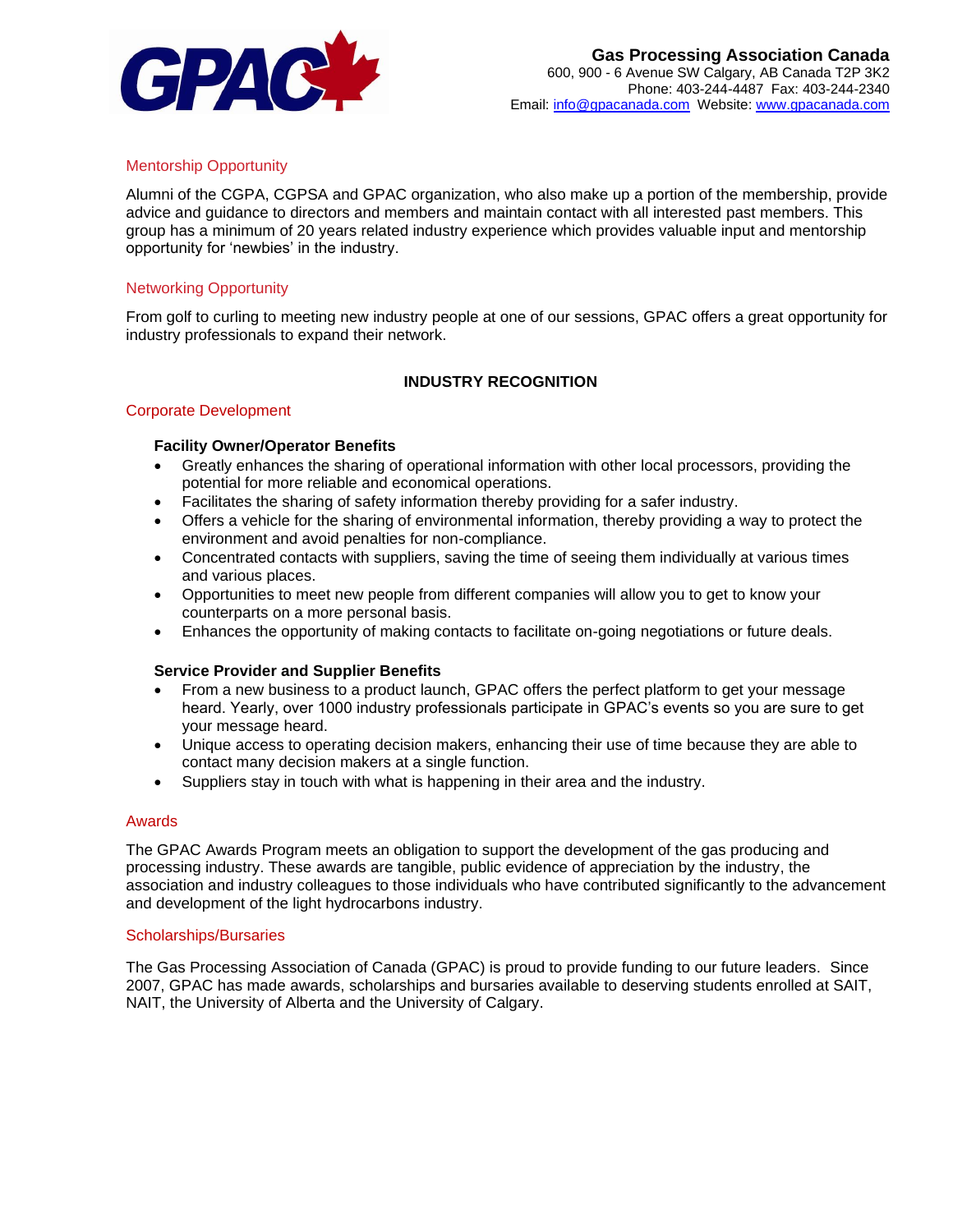

| <b>Membership Dues</b>                          | <b>Regular</b>    | $*G.A.S.$<br><b>Alumni</b> | ***Student        |
|-------------------------------------------------|-------------------|----------------------------|-------------------|
| January 1 to December 31<br>GST 5% (#870199361) | \$85.00<br>\$4.25 | \$9.00<br>.45              | \$20.00<br>\$1.00 |
| TOTAL including GST                             | <u>\$89.25</u>    | \$9.45                     | \$21.00           |

# **GPAC MEMBERSHIP APPLICATION**

*\*\*G.A.S. Alumni applications must have held previous membership with CGPA, CGPSA or GPAC, have a minimum age of 50 or 20 years related experience, and currently be retired or no longer in full time employment.*

*\*\*\*All student membership applications must go through the office for verification.*

## **Fax form to (403) 244-2340 or [Click here to Signup Online!](https://securegs.com/gpac/)**

| <b>Example 2</b> Please check here if you would like to be renewed automatically each year. |
|---------------------------------------------------------------------------------------------|
|---------------------------------------------------------------------------------------------|

I enclose a cheque made payable to **GPAC** *(NSF cheques are subject to a \$30 service fee + bank charges)*

| $\Box$<br>Please charge to my credit card                                       | $\Box$ VISA    | $\Box$ MasterCard                                                                      | $\Box$ American Express                        |  |
|---------------------------------------------------------------------------------|----------------|----------------------------------------------------------------------------------------|------------------------------------------------|--|
|                                                                                 |                |                                                                                        | Expiry Date ________________ CVV/CVD _________ |  |
|                                                                                 |                |                                                                                        |                                                |  |
|                                                                                 |                | (Your credit card statement will display a transaction through Associations Plus Inc.) |                                                |  |
| GPAC data base information                                                      | (please print) |                                                                                        |                                                |  |
| Last Name:                                                                      |                |                                                                                        |                                                |  |
| First Name, Initial:                                                            |                |                                                                                        |                                                |  |
| Position:                                                                       |                |                                                                                        |                                                |  |
| Company Name:                                                                   |                |                                                                                        |                                                |  |
| <b>Company Address:</b>                                                         |                |                                                                                        |                                                |  |
| <b>City, Province, Postal Code:</b>                                             |                |                                                                                        |                                                |  |
| Telephone:                                                                      |                |                                                                                        |                                                |  |
| Email:                                                                          |                |                                                                                        |                                                |  |
|                                                                                 |                |                                                                                        |                                                |  |
| <b>Corporate/Area Safety Coordinator (contacted for Safety Related Issues):</b> |                |                                                                                        |                                                |  |

**\_\_\_\_\_\_\_\_\_\_\_\_\_\_\_\_\_\_\_\_\_\_\_\_\_\_\_\_\_\_\_\_\_\_\_\_\_\_\_\_\_\_\_\_\_\_\_\_\_\_\_\_\_\_\_\_\_\_\_\_\_\_\_\_\_\_\_\_\_\_\_\_\_\_\_\_\_\_\_\_\_\_\_\_**